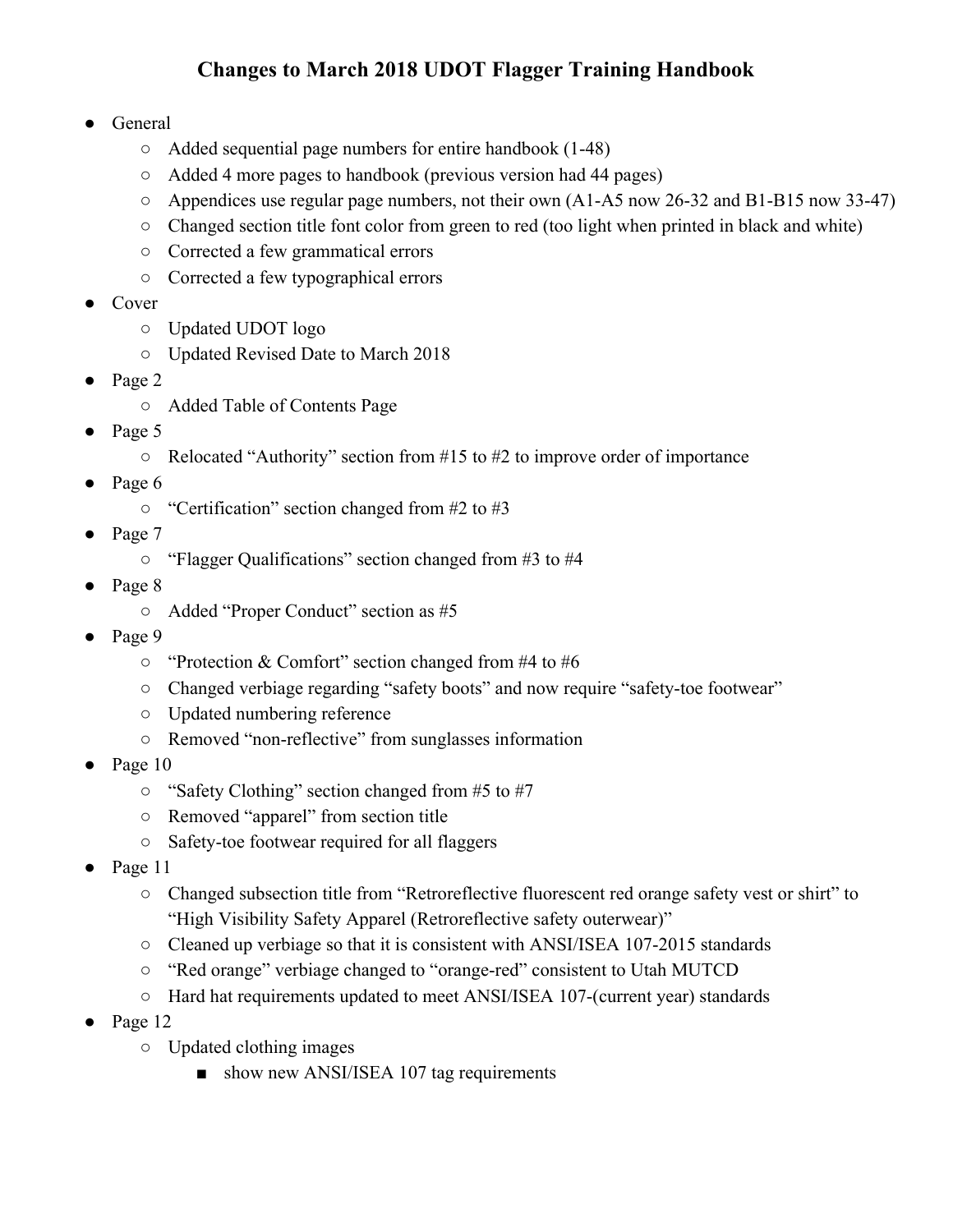- Page 13
	- "Tools & Equipment Requirements" section changed from #6 to #8
	- Item 4. Night Flagging has "Night" defined by using verbiage from Utah Code 41-6a-1603 as night begins 30 minutes after sunset and night ends 30 minutes before sunrise.
	- Item 4. Night Flagging has added the option for a "Red Flagging Wand" due to new technology above and beyond just using a flashlight with a red wand on it (image on page 14 depicts both).
- Page 14
	- Updated images
	- Depicts "Flagging Wand" and "Flashlight with a wand"
	- Added "Orange-red" color for flag image
- Page 16
	- "Flagger Station" section changed from #7 to #9
	- First bullet in paragraph 1 now references new sequential page number instead of Appendix B page 7
	- Changed verbiage in the first bullet of paragraph 2 indicating that vehicles cannot be parked within 100 feet from the flagging station
	- Added new images for flagger station from work space and from personal or other work vehicles
- Page 17
	- "Signal to Stop Traffic" section changed from #8 to #10
	- Added Utah specific image to depict flagger stopping traffic on shoulder before moving to center
- Page 18
	- Added Utah specific image to depict flagger near the center of the roadway
	- Moved bullets 2 and 3 of paragraph 4 to paragraph 5
		- This puts process in proper order of not standing in front of first vehicle after moving to center of roadway and using caution of opposing traffic when flagging near the center of the roadway.
- Page 20
	- "Signal to Release Traffic" section changed from #9 to #11
	- Added Utah specific image to depict flagger moving back to the shoulder before releasing traffic
	- Updated verbiage in paragraph 3
- Page 21
	- "Signal to Slow Traffic" section changed from #10 to #12
	- Added Utah specific image to depict flagger slowing traffic from the shoulder
	- Updated verbiage in paragraph 2
- Page 22
	- "Using a Flag" section changed from #11 to #13
	- Fluorescent Orange-Red added for Emergency Flag color
- Page 23
	- "Pedestrians, including those with Disabilities, and Bicyclists" changed from #12 to #14
	- Squared up lettering and images